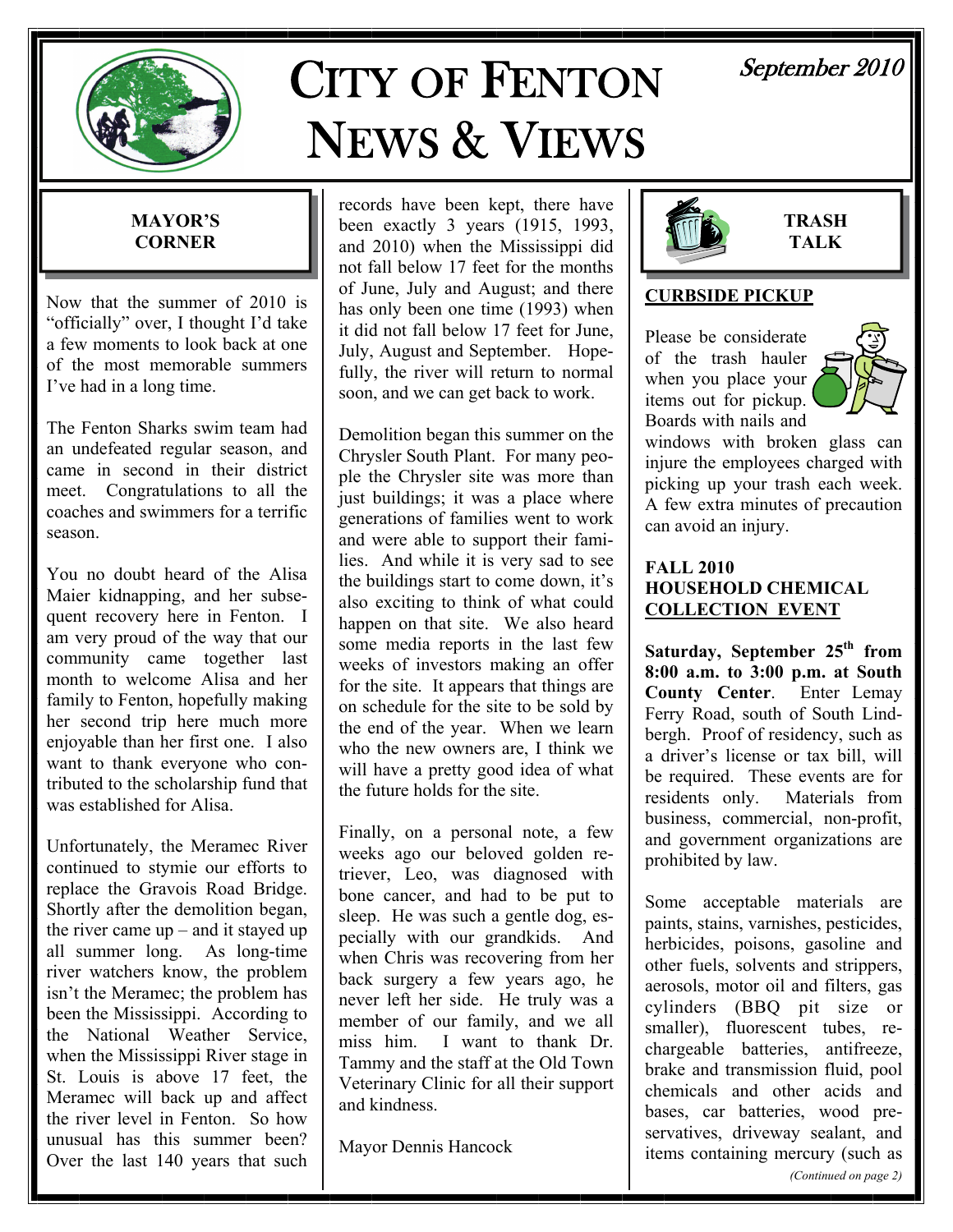#### Page 2 FENTON NEWS & VIEWS September 2010

*Trash Talk (Continued from page 1)* 

thermometers, thermostats, and mercuric salts).

Unacceptable items include explosives and ammunition, radioactive waste, smoke detectors, medical waste, household trash, tires, electronics and other bulky items.

For more information on these events or other activities, please call the Saint Louis County Department of Health Solid Waste Management Program at (314) 615- 4130 or check out :

[www.RecycleSaintLouis.com](http://www.RecycleSaintLouis.com).

#### **MISSOURI RECYCLES**



You can help keep Missouri green while keeping harmful trash out of landfills.

Recycling one ton of . . .

- $*$  Aluminum saves 95% of the energy used to manufacture virgin aluminum.
- \* Newspaper saves enough energy to heat a home for 6 weeks as well as 7,000 gallons of water and 60 pounds of air pollution.
- $*$  Plastics saves about 3.85 barrels of oil.
- $*$  Recycling 1 glass bottle can save enough energy to light a 100-watt bulb for 4 hours.

What can you do . . .consider purchasing reusable tableware and use it throughout the year instead of disposable plates and utensils. While shopping for groceries bring

reusable shopping bags. Participate in the City's curbside recycling program.

Recycle old electronics like computers, printers, TVs, hand-held devices and cell phones. For a list of electronics recyclers registered with the Missouri Department of Natural Resources, visit the e-cycle Missouri web site at [www.e-cyclemo.org](http://www.e-cyclemo.org) or call (800) 361-4827. For more recycling tips or to learn more about recycling throughout Missouri, visit [www.mora.org](http://www.mora.org) or call toll free (866) 667-2777.

#### **PLANNING & ZONING COMMISSION PUBLIC HEARING**

On **Tuesday, October 5, 2010**, the Planning & Zoning Commission will hold a Public Hearing at **7:00 p.m.**  during their regularly scheduled meeting at City Hall to consider the following:

### **OLD BUSINESS**

• A petition by Faith Church St. Louis.com to amend *Section 463.050: Standards for Special Event Permits, Subsection 4: Frequency*, of the Zoning Code to allow churches and other organizations to increase the frequency of inflatable use within a specified time interval and to establish hours of operation and number of allowed inflatable units.

For more information, please contact the Community Development Department at (636) 349-8110.



**JOHN FABICK COMMUNITY** 

 $\mathbf{I}$ Ĺ

> Thanks to all that have signed up for the e-version of the newsletter. If your household or business would like to receive the Fenton "News & Views" monthly newsletter electronically, please contact City Hall at [info@fentonmo.org](mailto:info@fentonmo.org?subject=E-Newsletter) or call (636) 343-2080 and give us your email address.

> You will receive an email once a month with a link to the latest edition of the "News & Views".

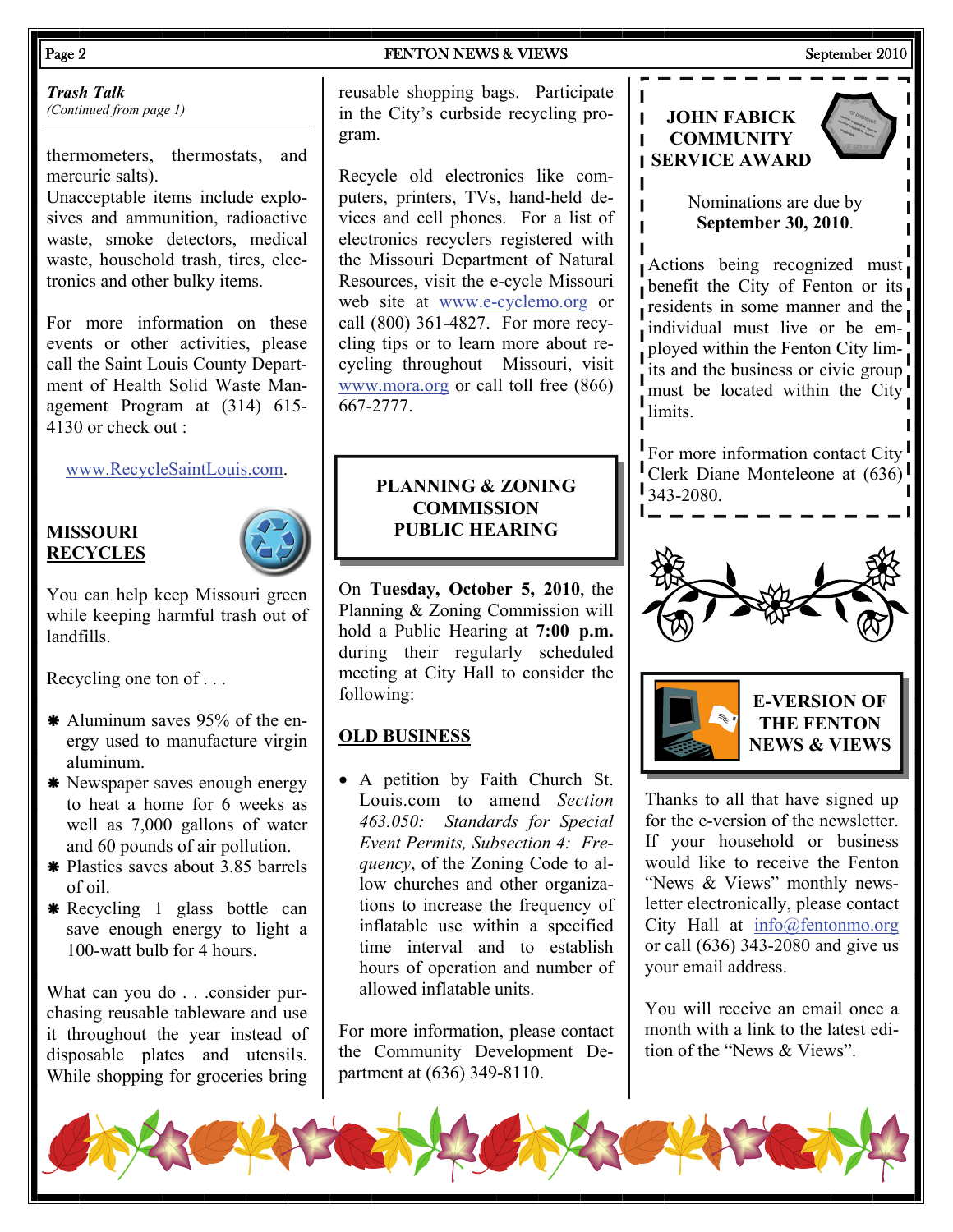

*For information on these programs, including fees and times, check out a copy of the "Beacon".* 

### **Senior Lunch and Bingo**

Adults, 55 and older, join us for Senior Lunch and Bingo on Wednesday, October 13. Polish sausage and sauerkraut is on the menu and this event runs from 10:30 a.m. to 12:30 p.m.

### **Flu Shots**

Flu shots will be available at RiverChase on

Tuesday, October 12 from 8:30 - 11:30 a.m. The cost is \$30 per shot (cash or check only please). Some insurances will be accepted. Please go to [www.vnastl.com](http://www.vnastl.com) to see which insurances will be accepted.

### **Dance**



Get out the tutu and leotard, it is time to sign up for Sandy Book's dance classes. This program is for children ages 3-9.

#### Page 3 September 2010

Classes are held on Saturday. Call RiverChase for more information.

#### **Swim Lessons**



A new session of

swim lesson is set to start the week of October 26. There are many times to choose: Tuesdays and Thursdays at 4:20, 4:55 and 5:30 p.m. and Saturdays at 9:30, 10:05 and 10:40 a.m.

### **Parent Tot Swim Class**



parent and child. A new session begins the week of October 26 and classes are available Tuesday and Thursday evenings at 5:30 p.m. or Saturday mornings at 11:15 a.m.

#### **Water Aerobics**

Come to RiverChase for water fitness classes. There are many Water Aerobics classes to choose from:



*Water Pilates* - Monday, Wednesday and Fridays at 11:00 a.m.

*Aquacise* - Monday, Wednesday and Fridays at 9:00 and 11:00 a.m.

*Total Body Workout* - Tuesday and Thursday at 6:00 p.m. and 7:00 p.m., or Saturdays at 8:30 a.m.

*Arthritis Foundation Aquatic Program* - Tuesday and Thursday at 9:00 a.m.

*Aqua Zumba* - Wednesdays at 7:15

p.m. or Sundays at 10:15 a.m.

#### **Playtime in the Pool**



Join us on Tuesdays and Thursdays when the indoor

leisure pool will be available from 10:00 a.m. to 12:00 noon for parents and tots to play in the water. This is open pool time and day fees apply without membership.

#### **Youth Basketball**



Join us for Youth Basketball. This eight game

league is perfect for the young athlete who is interested in learning new skills. The league is for kids in 1st through 6th grade. Skills assessment will be on October 17 and 18 and games will begin November 6. Registration deadline is October 24.

*Note: Parent Volunteers are needed!* Two parent volunteers are needed per team. Each volunteer will receive a coach's shirt and the background check will be paid for by the City. Please fill out a coaches application at time of registration. For more information call RiverChase at (636) 343-0067 or Katie at [kpieri@fentonmo.org](mailto:kpieri@fentonmo.org?subject=Youth%20Basketball).

*For information on all programs (including fees and times), contact RiverChase of Fenton at (636) 343 -0067. You can also check out the Beacon at [www.fentonmo.org](http://www.fentonmo.org/).*

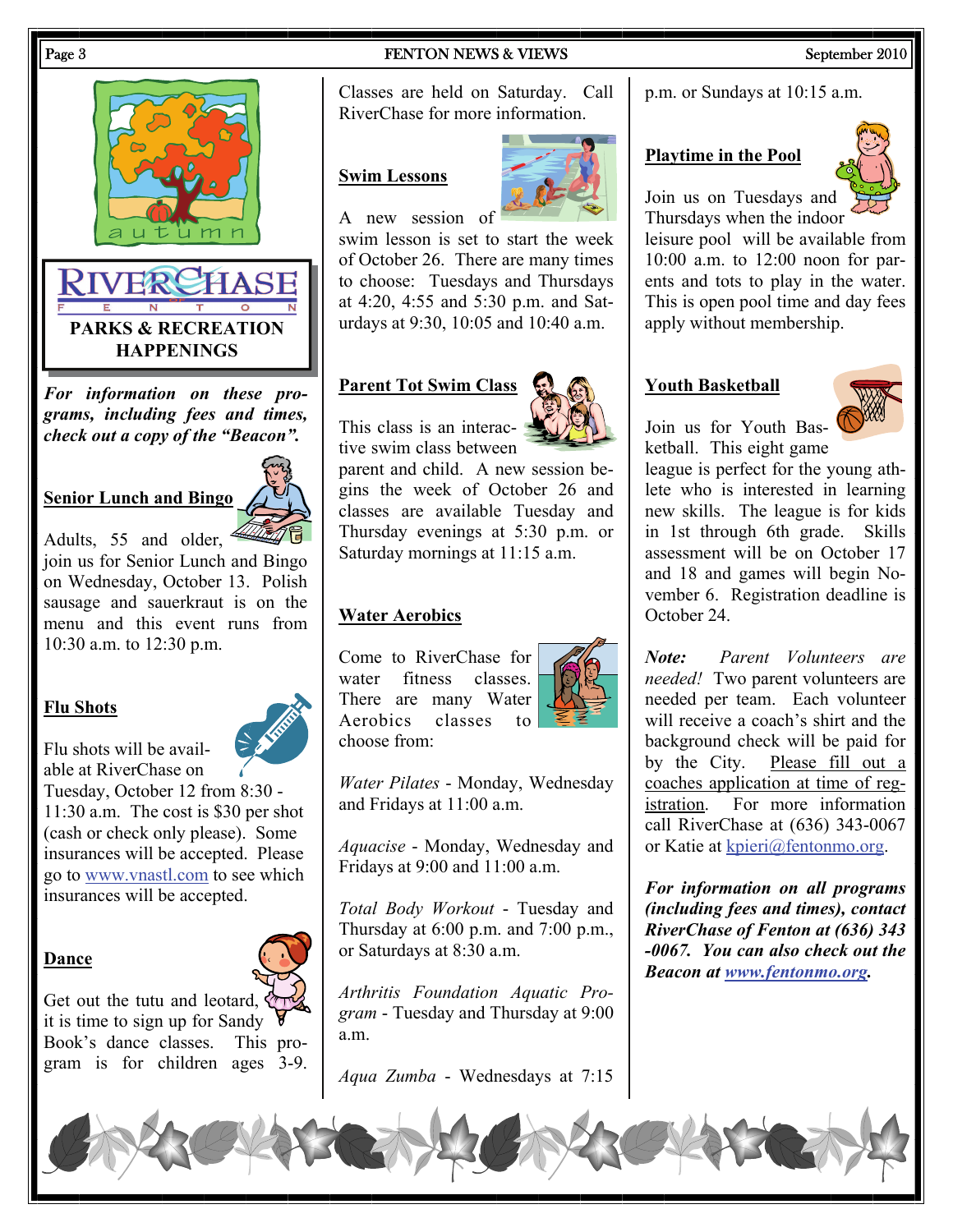#### Page 4 FENTON NEWS & VIEWS September 2010



#### **FENTON HISTORICAL SOCIETY**



 **Second Annual Book Fair Saturday, October Swantner House #1 Church Street 10:00 a.m. - 3:00 p.m.** 

If you haven't already marked your calendars for **October 2** please consider this a personal invitation to attend our **Second Annual Book Fair**. There are some wonderful bargains to be had. And with September 25 being the dead-

line, there is still time to make a donation. In addition to books, DVDs and CDs will be accepted.



Whether it's finding that special book, movie or CD, the thrill of the hunt is half the fun. See you on the 2nd.

#### $20Q$

Your Society continues to gather information about the Hessoun Bohemian Orphanage through research, donations and personal remembrances. If you or someone you know lived at the orphanage and would like to share those memories, please contact us.

For more information please call (636) 326-0808 or (636) 343-4186.



#### **Scams, Scams and More Scams**

Attention senior citizens! You are the perfect target for scams. Within the past few years scams have skyrocketed. The Police Department has had several varieties of scams presented to them. Although what follows may not be exactly what you may encounter, scammers generally operate along the same guidelines.

Craigslist Scam - This occurs when you post your item for sale online and an eager out of country (not always) buyer contacts you. He feels you out to see that you are really anxious to sell your item or are in need of money. He will agree on your price and promptly mail you a check. Then the buyer discovers he has added an extra "0" to the amount of the check or money order. He will tell you to cash the check, keep a little extra for your troubles, and then mail him back the rest. Once you have done this your bank will then contact you and let you know that the check is bogus and they need you to immediately return the large sum of money they have just given you.

Western Union Scam - This occurs when you are contacted via email or telephone by someone very official sounding, (lawyer, government official, or utility company). This person is contacting you about how a loved one that is in trouble and needs immediate cash. This may be a loved one that you haven't spoken to in a few months. They need bond

money, cash to buy an emergency plane ticket, pay off an emergency debt or overdue bill, or some other large purchase. The victims respond to the request saying, "Yes, how can I help?" Immediately they will provide you with the detailed procedures to Western Union them money to be picked up in some obscure location.

Send Funds Now! - This occurs when you are offered free money. You will be contacted by a potential online employer (a secret shopper), a lottery you never signed up for, or someone trying to give you your inheritance from a wealthy relative. You are promised a large sum of money but you first have to send \$300 for a start up kit, or taxes. Once they receive your \$300, you will never hear from them again.

Suspicious Bank Activity - This occurs when the suspect picks a local bank name and calls local people informing them of suspicious activity on their account. They need your account number or Social Security number to proceed and fix the problem.

Don't be a victim of these scams.

### *Tips:*

- 1) If it sounds too good to be true, it is.
- 2) Verify the situation, don't let your emotions allow you to make a bad decision. Call that loved one, talk to them in person.

*(Continued on page 5)* 

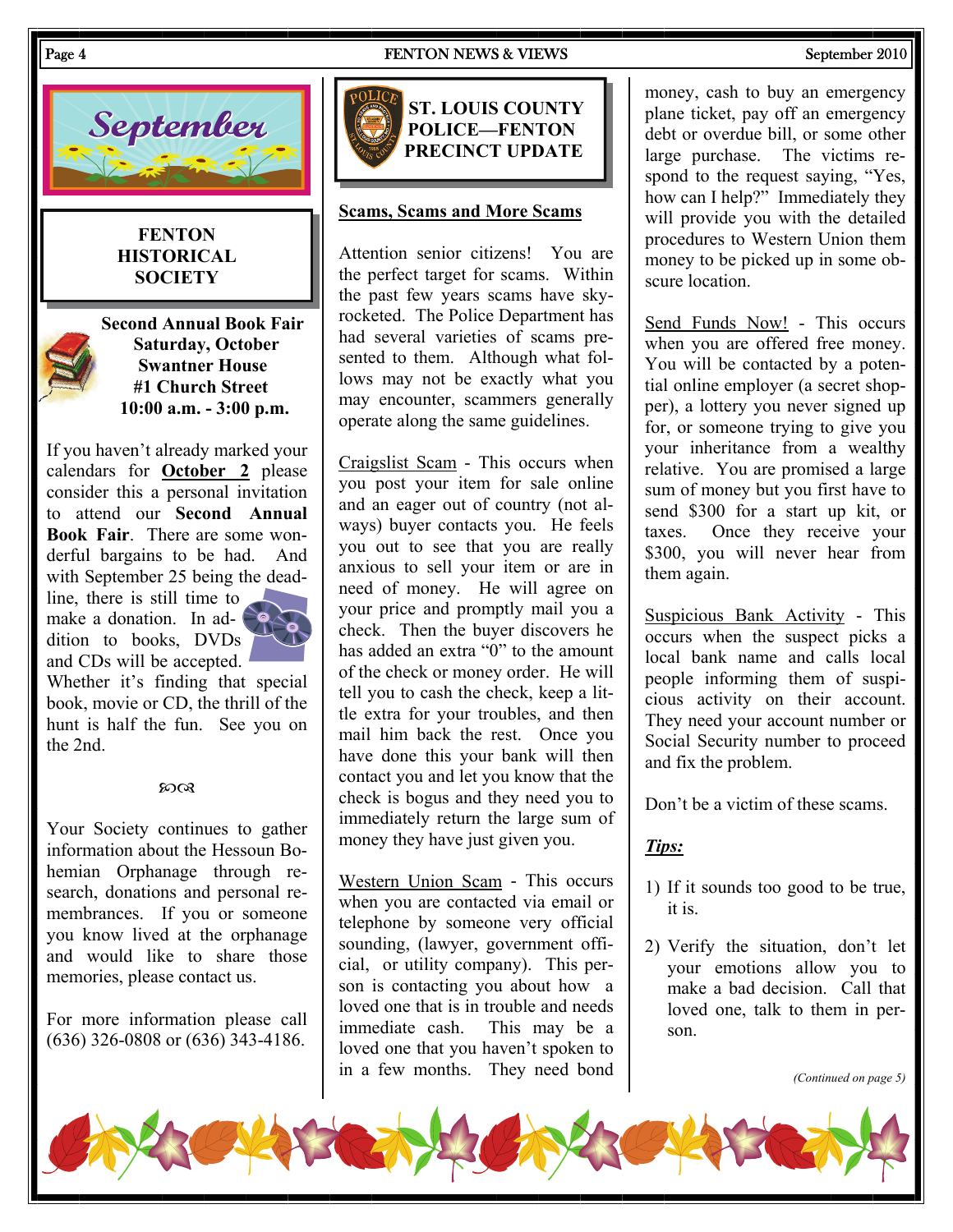#### *Police Update (Continued from page 4)*

- 3) Call them out, tell them in an email response or on the phone that this sounds like a scam. Tell the caller not to contact you again and that you are reporting this to your local Police Department.
- 4) Never give personal information: credit card, Social Security number. If the call is legitimate they will already have this information.
- 5) Feel free to call your local Police Department, we are here to help.

#### **Neighborhood Policing Officer (636) 343-2080 P.O. Aaron Dilks-Ext. 1123**

#### **Precinct Phone (636) 349-8120**



**DECISIONS FROM THE AUGUST 26 AND SEPTEMBER 2 BOARD OF ALDERMEN MEETINGS** 

### *Decisions*



 $\checkmark$  Approved the Final Plat for the Shadow Creek Subdivision as petitioned by Rockwood Bank.

- $\checkmark$  Reappointed Linda Nelson and
- David Mangrum to the Planning & Zoning Commission for terms expiring August, 2014.
- $\checkmark$  Approved a Temporary Liquor License for Hot Shots, 950 S. Highway Drive, for Saturday, September 18 from 10:00 a.m.— 6:00 p.m. for a car and bike show.
- $\checkmark$  Upheld the Park, Beautification and Recreation Committee's recommendation to deny approval for Phase II of the Fallen Soldier's Memorial due to non-compliance with the request for additional information and that the City remove the existing unapproved plaque and return it to Raymond R. Wilson.
- $\checkmark$  Approved the Design Guidelines and Approval Process Policy for proposed additions to the Heroes **Memorial**
- $\checkmark$  Approved a policy addressing day passes for the St. Louis County Police Officers and military personnel currently on active duty.
- $\checkmark$  Approved a request to hold a Run for African Relief on Saturday, October 16, 2010 at 8:00 a.m. with direct costs being paid by the sponsor.
- $\checkmark$  Approved a request from Erb Equipment Company to conduct a "Ride and Drive" event at Fenton City Park on October 6 and 7, 2010 paying the City \$150.00 per day and donating 30 tons of sand and dirt.

#### Page 5 September 2010

- $\checkmark$  Rejected the bids received for uniform services and exercised the option to renew the existing contract with G&K Services for one year expiring August 18, 2011.
- $\checkmark$  Approved establishing a Capital Projects Fund and two new Debt Service Funds in the City's financial accounting system.

### *Ordinances*



**#3151** Authorizes the issuance of tax increment refunding revenue bonds (Dierbergs Fenton Crossing Project), Series 2010; and authorizes and approves certain documents and actions in connection with the execution and delivery thereof.

**#3152** Approved a Settlement Agreement with T-Mobile.

**#3153** Approves an agreement with Spirtas Wrecking Company for the demolition of certain properties on Larkin Williams Road.

### *Resolutions*

**R10-05** Amends the 2010 Approved Budget.

**R10-06** States intent to seek funding through the Repetitive Flood Claim (RFC) Grant for 811 Larkin Williams Road and authorizes the Mayor to pursue activities in an attempt to secure funding and identifies a Project Manager.